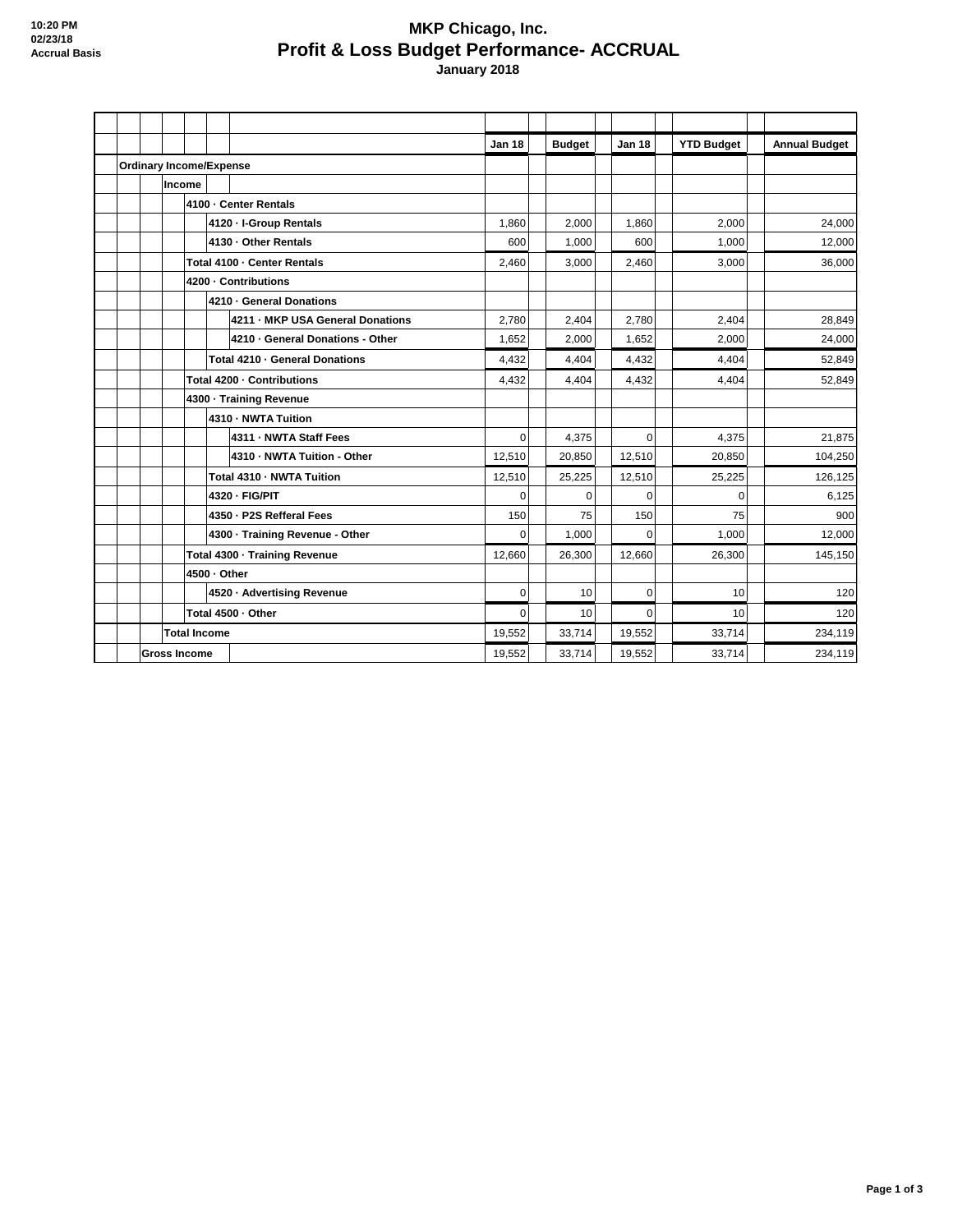## **MKP Chicago, Inc. Profit & Loss Budget Performance- ACCRUAL January 2018**

|                            |                            |                                |                             |  |                                            | Jan 18   |        | <b>Budget</b> | Jan 18      | <b>YTD Budget</b> | <b>Annual Budget</b> |
|----------------------------|----------------------------|--------------------------------|-----------------------------|--|--------------------------------------------|----------|--------|---------------|-------------|-------------------|----------------------|
|                            |                            |                                | <b>Expense</b>              |  |                                            |          |        |               |             |                   |                      |
|                            |                            |                                | 6000 - Center Expense       |  |                                            |          |        |               |             |                   |                      |
|                            |                            |                                |                             |  | 6010 · Building Repairs                    | 0        |        | 125           | 0           | 125               | 1,500                |
|                            |                            |                                |                             |  | 6040 - Equipment & Maintenance             | 500      |        | 400           | 500         | 400               | 4,800                |
|                            |                            |                                |                             |  | 6050 - Rent                                | 3,509    |        | 3,770         | 3,509       | 3,770             | 45,241               |
|                            |                            |                                |                             |  | 6060 - Utilities                           | 242      |        | 850           | 242         | 850               | 10,200               |
|                            |                            |                                | Total 6000 - Center Expense |  |                                            | 4,251    |        | 5,145         | 4,251       | 5,145             | 61,741               |
|                            |                            |                                |                             |  | 6100 - Fund Raising Expense                |          |        |               |             |                   |                      |
|                            |                            |                                |                             |  | 6110 - Printing & Mailings                 | 0        |        | $\mathbf 0$   | 0           | $\mathbf 0$       | 2,200                |
|                            |                            |                                |                             |  | 6100 - Fund Raising Expense - Other        | 0        |        | 200           | 0           | 200               | 2,400                |
|                            |                            |                                |                             |  | Total 6100 - Fund Raising Expense          | 0        |        | 200           | $\mathbf 0$ | 200               | 4,600                |
|                            |                            |                                |                             |  | 6200 · Operating Expense                   |          |        |               |             |                   |                      |
|                            |                            |                                |                             |  | 6210 · Accounting Fees                     | 1,417    |        | 1,417         | 1,417       | 1,417             | 17,000               |
|                            |                            |                                |                             |  | 6215 · Bank and Credit Card Fees           | 310      |        | 400           | 310         | 400               | 4,800                |
|                            |                            |                                |                             |  | 6220 - Conferences & Meetings              | 250      |        | 0             | 250         | $\mathbf 0$       | 2,000                |
|                            |                            |                                |                             |  | 6230 · Office Supplies                     | 50       |        | 150           | 50          | 150               | 1,800                |
|                            |                            |                                |                             |  | 6235 - Payroll Expenses.                   |          |        |               |             |                   |                      |
|                            |                            |                                |                             |  | 6236 - Health Insurance                    | 150      |        | 150           | 150         | 150               | 1,800                |
|                            |                            |                                |                             |  | 6235 - Payroll Expenses. - Other           | 3,899    |        | 3,897         | 3,899       | 3,897             | 46,759               |
|                            |                            |                                |                             |  | Total 6235 - Payroll Expenses.             | 4,049    |        | 4,047         | 4,049       | 4,047             | 48,559               |
|                            |                            |                                |                             |  | 6245 - Permits & Fees                      | 230      |        | 36            | 230         | 36                | 36                   |
|                            |                            |                                |                             |  | 6250 - Postage & Shipping                  | 38       |        | 40            | 38          | 40                | 480                  |
|                            |                            |                                |                             |  | 6255 - Software and Services               | 2        |        | 0             | 2           | $\mathbf 0$       | 550                  |
|                            |                            |                                |                             |  | 6260 - Telephone, Email & Internet         |          |        |               |             |                   |                      |
|                            |                            |                                |                             |  | 6261 - CellPhone - Office                  | 100      |        | 100           | 100         | 100               | 1,200                |
|                            |                            |                                |                             |  | 6260 - Telephone, Email & Internet - Other | 212      |        | 226           | 212         | 226               | 2,712                |
|                            |                            |                                |                             |  | Total 6260 - Telephone, Email & Internet   | 312      |        | 326           | 312         | 326               | 3,912                |
|                            |                            | Total 6200 · Operating Expense |                             |  |                                            | 6,658    |        | 6,416         | 6,658       | 6,416             | 79,137               |
|                            |                            | 6300 - Training Expenses       |                             |  |                                            |          |        |               |             |                   |                      |
|                            |                            |                                |                             |  | 6320 · NWTA Food Expenses                  | 1,500    |        | 1,730         | 1,500       | 1,730             | 8,650                |
|                            |                            |                                |                             |  | 6330 - NWTA Leader Fees                    | 2,620    |        | 3,738         | 2,620       | 3,738             | 18,690               |
|                            |                            |                                |                             |  | 6340 - NWTA Leader Travel                  | 345      |        | 830           | 345         | 830               | 4,150                |
|                            |                            |                                |                             |  | 6350 - NWTA Materials                      | 903      |        | 1,800         | 903         | 1,800             | 9,000                |
|                            |                            |                                |                             |  | 6370 - NWTA MKPI Fees                      | 5,400    |        | 6,250         | 5,400       | 6,250             | 31,250               |
|                            |                            |                                |                             |  | 6380 - NWTA Site Rental                    | 0        |        | 2,000         | 0           | 2,000             | 10,000               |
|                            |                            |                                |                             |  | 6400 - Other Leader Fees                   | 0        |        | 275           | 0           | 275               | 3,300                |
|                            |                            |                                |                             |  | 6300 - Training Expenses - Other           | 0        |        | 300           | 0           | 300               | 3,600                |
|                            |                            | Total 6300 - Training Expenses |                             |  |                                            | 10,768   |        | 16,923        | 10,768      | 16,923            | 88,640               |
|                            | <b>Total Expense</b>       |                                |                             |  | 21,677<br>$-2,125$                         |          | 28,684 | 21,677        | 28,684      | 234,118           |                      |
|                            | <b>Net Ordinary Income</b> |                                |                             |  |                                            |          |        | 5,030         | $-2,125$    | 5,030             | 1                    |
| Other Income/Expense       |                            |                                |                             |  |                                            |          |        |               |             |                   |                      |
|                            | <b>Other Expense</b>       |                                |                             |  |                                            |          |        |               |             |                   |                      |
|                            |                            |                                |                             |  | 7050 - Interest Expense                    | 0        |        | 4,917         | 0           | 4,917             | 59,000               |
| <b>Total Other Expense</b> |                            |                                |                             |  |                                            | 0        |        | 4,917         | 0           | 4,917             | 59,000               |
|                            |                            | <b>Net Other Income</b>        |                             |  |                                            | 0        |        | $-4,917$      | 0           | $-4,917$          | $-59,000$            |
| Net Income                 |                            |                                |                             |  |                                            | $-2,125$ |        | 113           | $-2,125$    | 113               | $-58,999$            |